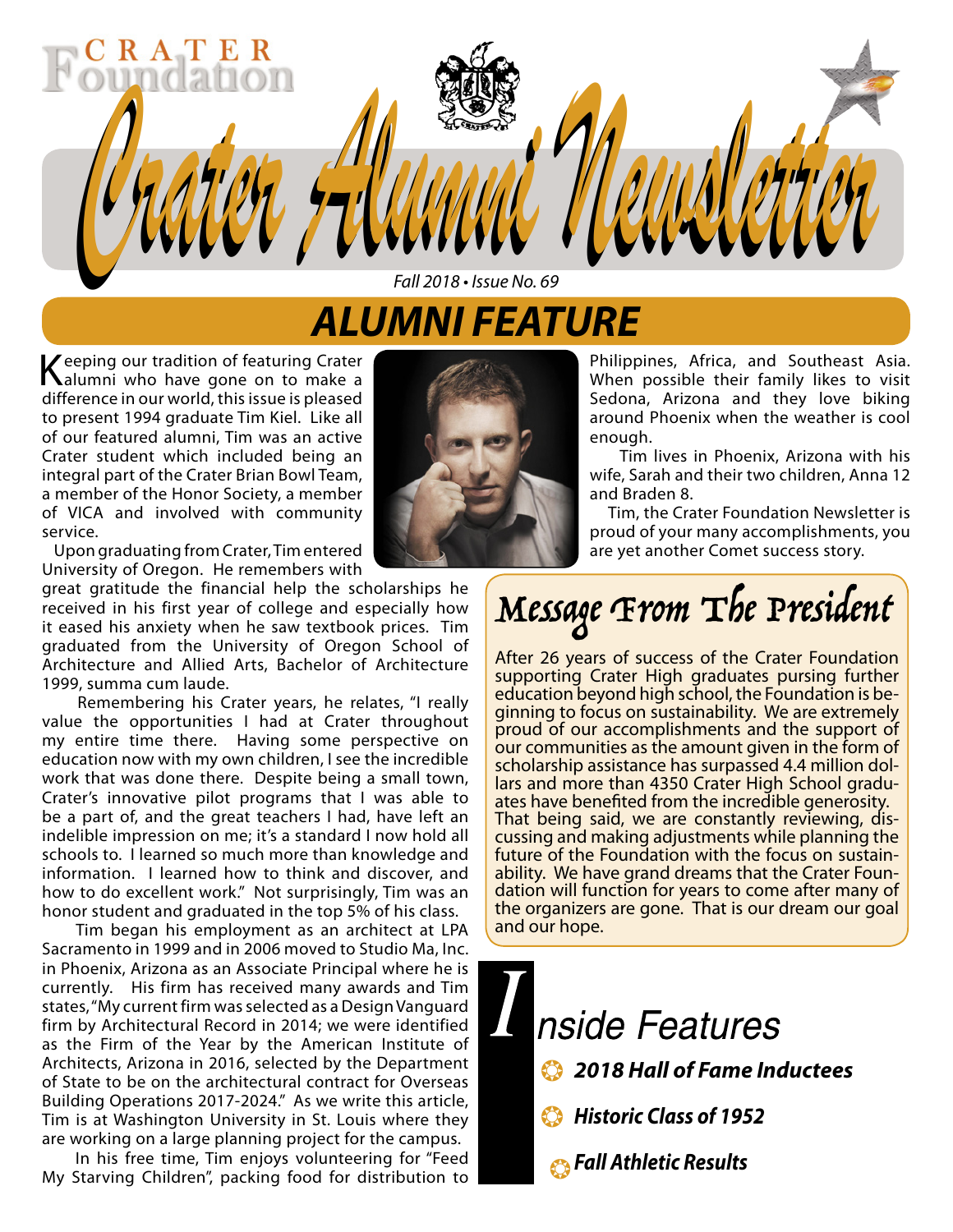

*The fourth Hall of Fame induction was held on October 6th with approximately 100 people attending. Those Crater High graduates inducted into the Achievement and Athletic Hall of Fame included:*

#### *Achievement Hall of Fame*

**JOHN ANHORN:** A 1960 Crater graduate, John participated in band, Letterman's club, football, basketball, baseball and was an honor student. He attended Oregon State University earning a degree in Business Administration graduating in 1964 and began his profession in the banking business. In 1998 he became the CEO and President of PremierWest Bank and remained there until his retirement in 2010. John Spent 46 years in banking.

In 2003 he was named Access Hometown Hero and in 2006 he was elected into the Oregon Banker's Hall of Fame. And was founder and director for the Crater Junior Comets sports league.

He was instrumental in obtaining and the installing the field lights at the Anhorn baseball field, installing the synthetic turf on the Crater football field and helping with the project of the state-of-the-art Jumbotron scoreboard at the Crater football and track facility.

**HARVEY TONN:** A 1955 Crater graduate, Harvey spent all twelve years of his early schooling in School District #6 and, professionally, was to spend 33-years in a variety of teaching and administrative positions in the same school district. He was a multiple-sport athlete, was in student government, Letterman's club, yearbook staff and band. After attending Southern Oregon College he moved on to Linfield College where he received his Bachelor's degree in 1960. He began teaching in School District 6 at Central Point Junior High, later to become Scenic Junior High, and was named Principal of Scenic in 1978. Harvey is the Co-founder of the Crater Foundation and has served as its President since its inception in 1992. He has received many awards including the John Pence Oregon Middle School Principal of the Year Award, was inducted into the Crater Athletic Hall of Fame and was named Central Point Citizen of the Year.

**SHAREEN UNDERWOOD:** A 1985 Crater graduate - softball - gymnastics - assistant editor school newspaper - National Honor Society, Merit Award in Journalism from the University of Oregon, Presidential Award for Academic Fitness. In1990 she received a Bachelor of Science degree in Psychology from Santa Clara University, 2001 received her Doctorate of Osteopathic medicine from Michigan State University College of Osteopathic Medicine, and in 2007 completed her psychiatric residency and passed the exams for the American Board of Psychiatry and Neurology.

**ANNE GADDIS MARKUS:** A 1976 Crater graduate - cheerleader - jazz band member at Scenic – gymnastics. She received a BA in French and Journalism from University of Oregon, was an exchange student to France her junior year, was a member of the U of O gymnastics team, wrote for University newspaper, was U of O Homecoming princess. Upon graduation she began as a Columnist for the New York Post - Corporate Television at E.F. Hutton in New York City writing and producing videos. She moved to Los Angles -- worked at Fox Broadcasting Company. Moving back to New York as a Consultant for companies in New York City including IBM, Tiffany & Co., Playtex, Liz Claiborne, Newsweek, Quad Graphics, The Children's Place, The Body Shop, and Pitney Bowes. Worked 5 years for Person-to-Person, a social services agency in Connecticut performing PR, Marketing and Communications.

#### *Athletic Hall of Fame*

**BRIAN CALMER:** A 1982 Crater graduate - honor student football – track – co-winner of Crater "Citizenship "award. He was a member of the State Champion 400 Meter Relay team along with Craig Renfro, D.J. Bransom and Darryl Clift with a state record of 42.57 which still ranks high on the list of 400 Relay times. At the state meet he finished 3rd in the high hurdles, 2nd in the 300 meter hurdles and was a member of the 2nd place 1600 meter relay team. He accounted for 18.5 individual points at the State meet. Brian attended Oregon State University, graduating in 1986 with a degree in Business-Finance. He began work for Shell Oil Company in Houston, Texas and St. Louis, Missouri. He returned to Oregon in 1994 and began work for American International Forest Products. In 2016 he began work at Sherwood Lumber Company.

**TIM HAMMOCK:** 1985 Crater graduate - honor student – earned seven varsity letters in football, basketball and track. He was named 2nd team All-Conference and team most valuable player in basketball. In Track and field, he set school records in the shot put and discus and continues to hold the Crater school record in the discus at 170 ft. Tim received a Track and Field scholarship from the University of Oregon and earned a Bachelor of Science degree from the University of Oregon in 1990. He began his professional career as the Program Coordinator at Mount Hood YMCA and In 1994 he became a Recreation Supervisor for the City of Portland Parks and Recreation where he remains today.

**DENNY WALTERS:** A 1990 Crater graduate - Participated in wrestling and cross country.

Denny was a 3 time state placer at OSAA State Wrestling Tournament and in 1990 he was State Wrestling Champion at 115 lbs. Following graduation, Denny attended Southern Oregon University.

From 1993 – 2017 Denny was a Crater Wrestling coach and from 2014 - 2017 he was also a Scenic Wrestling coach. Denny was instrumental in developing the Junior Comet wrestling from 2011 to 2018.

Currently, Denny owns and operates "Expert Pressure Wash" in Central Point.

**CARYN ROSS:** A 1998 Crater graduate -- 4 year varsity soccer player -- 4 year varsity basketball player. Caryn's legacy started in 1996 and Crater High School Girls Basketball won the next three Southern Oregon Conference titles. She was voted Honorable Mention All-Conference her freshman year -- 1st Team All-Conference her sophomore year, junior year, senior year and Honorable Mention All-State her senior year.

In soccer, Caryn was the most valuable player in 1996, 1997 and 1998 and earned 1st team All-Conference player all three years. She was voted Goalie of the Year in 1996.

Caryn attended Howard College in Big Springs Texas, Texas and Wesleyan University in Fort Worth, Texas and graduated from Southern Oregon University.

**2006 CROSS COUNTRY STATE CHAMPIONS:** The individuals on the 2006 team won a combine 16 team state titles over the next 4 years and blossomed to a top 5 ranked team nationally. Team members included Jake Keyser, Ryan Santana, Zach Elliott, Curtis Yungan, Jerrad Puckett, Josh Elliott and Wyatt Rice-Narush. They were coached by Justin Loftus.

We strongly encourage readers to visit the Crater Foundation Web site at www.craterfoundation.district6.org. and read a complete biography for each of these outstanding Hall of Fame Inductees. A form for Hall of Fame nominations is also available on the web site.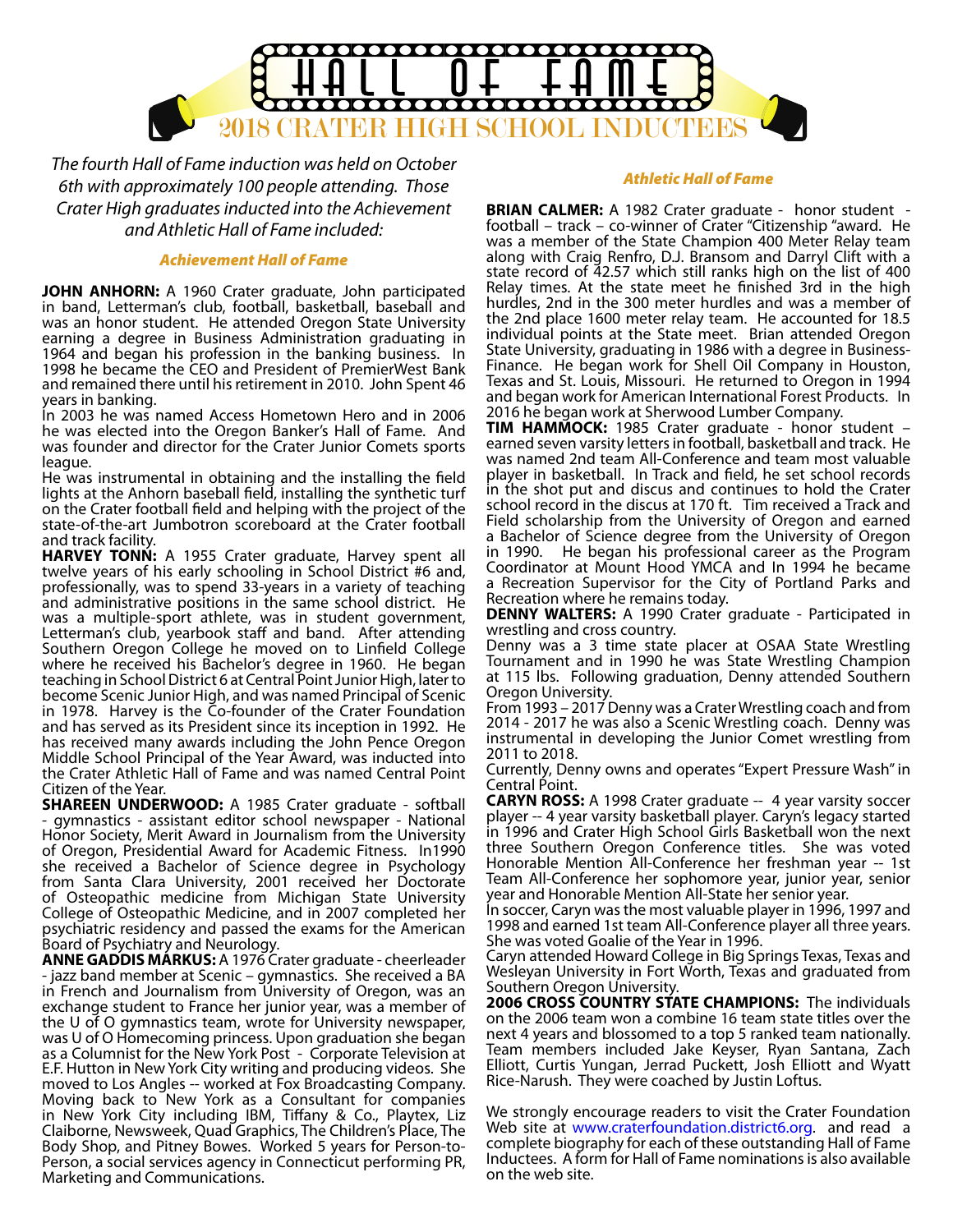# **THE HISTO**  $\rm{7LASS}$  OF



 The above photo is a group of 1952 Crater high graduates in a social gathering they schedule on a regular basis. These 1952 seniors were the first class to graduate from Crater high School as Crater High School opened its doors in the fall of 1951, 67 years ago. Although this class of 1952 has lost many of their classmates over the years, those who remain are a close knit group that takes great pride in being the first class to graduate from Crater High School. There were 52 seniors who graduated that year. Those 1952 grads in the picture include Stan Dew, Tommy Hooker, Irene South, Ella Johnson and Ross Baker

 Some but not all other class members that are still with us include: Vern Gebhard, Marilyn Bohnert Rice, Marsha Doran Schulz, Ron von der Hellen, Bert Simmons, Marlene Addington Murphy, Delores Bohnert Benston, Patt Keizer, Mary Lou Herrmann Clark, Bill Dir, Lola Taylor Day, Lla Anderson Bartley and Gwenda Bennett.

 The Crater Foundation and the staff of the Crater Alumni Newsletter is proud to honor the Crater High School class of 1952.

### **FRED MEYER COMMUNITY REWARDS Donating to the Crater Foundation**

If you are a Fred Meyer shopper, you can donate to the Crater Foundation with each purchase at no cost to you. Fred Meyer is donating to non-profits in Alaska, Idaho, Oregon and Washington. Here's how it works:

### **Sign up for the Community Rewards program**

GO TO - www.fredmeyer.com/communityrewards CLICK ON - Rewards Card Now

• You can search for us by name – The Crater Foundation or by our NPO or non-profit number 89669.

• You will need to have your Fred Meyer Rewards card number available for this. If you do not have a Rewards Card, they are available at the Customer Service desk of any Fred Meyer store.

## Reminder!!!<br>Alumni Dues

Yes it's the time of year that we annually remind everyone to send in their Crater Alumni dues of \$10. Remember, the revenue raised from these dues is used to help defray the costs of the Alumni Newsletter. We now are mailing this Newsletter to nearly 9000 alumni. The cost for three publications each year is approximately \$5500 and the dues received usually amounts to about \$3000. At this time the Crater Foundation picks up the remainder of the expense; however, we're not sure how long we can continue to do so.

Our goal is for the dues to pay 100% of the publication and mailing costs. As the mailing list increases so does the expense. Your continued help in meeting these publication and distribution costs is needed. Any additional amount over the \$10 annual dues will be greatly appreciated.

When paying dues, simply fill out the form on the back page of the newsletter, include your e-mail address, and send it in with a check for your dues.

*Also, please send information about yourself (if you haven't already done so); where you live, what work you do and something about your spouse and children. We like to share this information with all Crater alums.*

### Fall Athletic Results 5A-3 Midwestern League

*Once again the Oregon Schools Activities Association has realigned leagues for the next 3 years. Crater will once again have a different group of schools to compete against athletically.* 

*The new Midwestern League in football now consists of Ashland, Churchill, Crater, Eagle Point, North Bend, North Eugene, South Eugene, Springfield, Ridgeview, Redmond, Thurston and Willamette. For all other athletic competition the league consists of Ashland, Churchill, Crater, Eagle Point, North Bend, North Eugene, Springfield, Thurston and Willamette.*

As the regular season came to an end the **Crater Football** team finished 2nd in their division and qualified for a state playoff game. The Comets defeated Lebanon in the first round of state playoff games. As we go to press the Comets will be facing Wilsonville in the quarter finals of the state playoffs on November 9th. The Comets finished their season with a 7-3 record.

The **Crater Volleyball** team finished the season in 1st place and qualified for a state play-in game. They finished the regular season with a 20 - 2 record. Ranked third in the state, they defeated Lebanon to move into the eight team state tournament. The Lady Comets were defeated by Ridgeview in the first round, beat Crook County in the second round and lost to Hood River in the third round of the state tournament They place 6th at the state tournament and finished the season with a 21 – 4 record.

 The **Crater Boys and Girls Soccer** teams also played opponents in the Midwestern League. The boys finished the season with a 2-11-1 record and failed to make the state playoffs. The girls soccer team finished the season with a 4-6-4 record and also failed to make the state playoffs.

 The **Crater Boys and Girls Cross Country** teams finishes as follows: **STATE CHAMPIONS** - The boys finished the season placing 1st in the conference. The team qualified for the state held on November 4th. The Comets finished the season winning 1st place at the state meet for the third consecutive year. They were led by Jantz Tostenson who finished 2nd and Gage Reed who finished 8th.

 The Comet girls also finished 1st in the conference. The girls team also qualified for the state meet and finished third at state. They were led by Mariah Kinney who finished 10th.